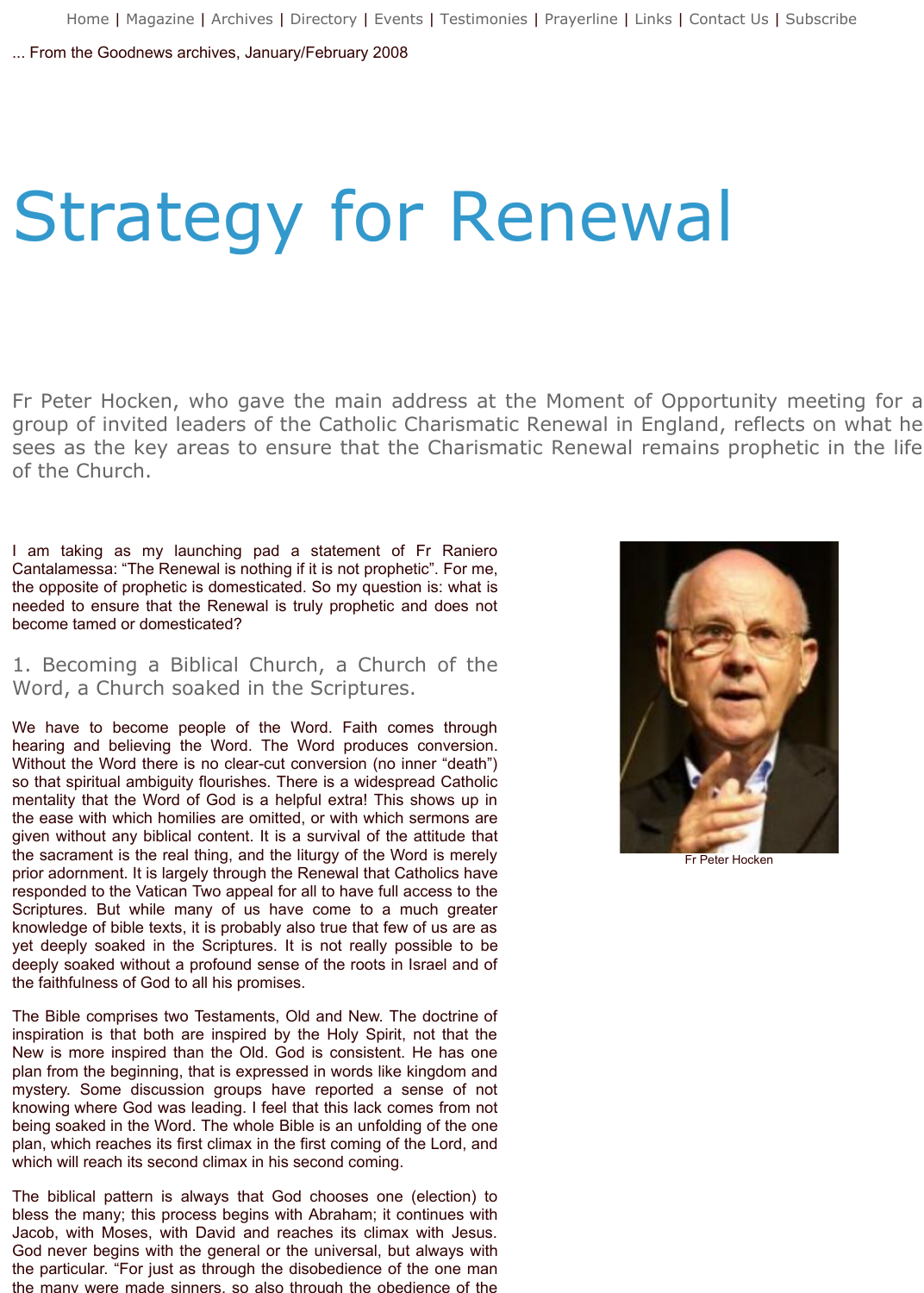the many were made sinners, so also through the obedience of the one man the many will be made righteous." (Rom. 5: 19). "For since death came through a man, the resurrection of the dead comes also through a man." (1Cor. 15: 21).

Then the Word always involves events and promises. God speaks to Abraham, the father of faith, and makes him promises. Abraham believes the promises. Through the angel God speaks to Mary, the mother of faith, and makes her promises. Mary believes the promises. Faith always includes promises for the future. "Christ has died, Christ has risen (events), Christ will come again (promise). Biblical faith begins with Abraham; Mary enters into a heritage of faith. If we emphasise the mother of faith without the father, we produce a distortion.

How can we help people in the Renewal to become soaked in the Scriptures? Especially the young people. I am often approached by young Catholics who long for a deep biblical formation, and they come and ask: where can I get this? They know that they will not find what they are seeking in academic Catholic biblical studies. I feel there is a deep need for Catholic Bible schools, and I cannot really see this coming from any other source than the Renewal.

2. Becoming a Church of the Word Incarnate, a Church of living Liturgy, celebrating the full Mystery of Christ.

The Word of God is never just naked Word. It is always the Word made flesh. God speaks, God promises, and Abraham believes. Then God makes a covenant with Abraham and seals the covenant with blood sacrifice. So the proclamation of the Word, eliciting faith, leads to the liturgy of covenant sacrifice. So Catholic renewal will restore the proper place of the Word, which will then lead into revitalized liturgy. The Liturgy is the biblical Word enacted in signs. It goes beyond mental acceptance of the Word to a total feeding on the Word Incarnate.

In this liturgical context, Catholics will receive from a profound immersion in the Scriptures the following benefits:

A • A profound reverence for God; learning from Israel a sense of the holiness of God, the awesomeness of God, and the tenderness of the Father's heart; amazing Hebrew words: Hesed1, Shalom, that come out of Israel's experience of God;

B • a holistic vision for all creation, for the whole human race, for all components of the human person (body, soul, spirit); all creation was disturbed by the Fall: "the reason the Son of God appeared was to destroy the devil's work" (1 John 3: 8);

C • the pattern of WORD and SACRAMENT: first, the proclamation of God's Word; second the celebration of a covenant sacrifice (see Exodus 24)

D • the rhythm of feast and fast, of particular seasons, of years and of weeks, as a communal experience and formation; "a time to rejoice, a time to weep";

E • the understanding of the liturgy and sacraments as belonging to "the age of the Church" between the first and second comings of Jesus (CCC, 1076);

F • the understanding of the repeated pattern of disobedience, disaster, mercy and repentance in history; "For God has bound all men over to disobedience so that he may have mercy on them all." (Rom. 11: 32);

G • An understanding of the Trinitarian structure of Almighty God and of his mission in the world; the mission(s) of the Son and of the Spirit.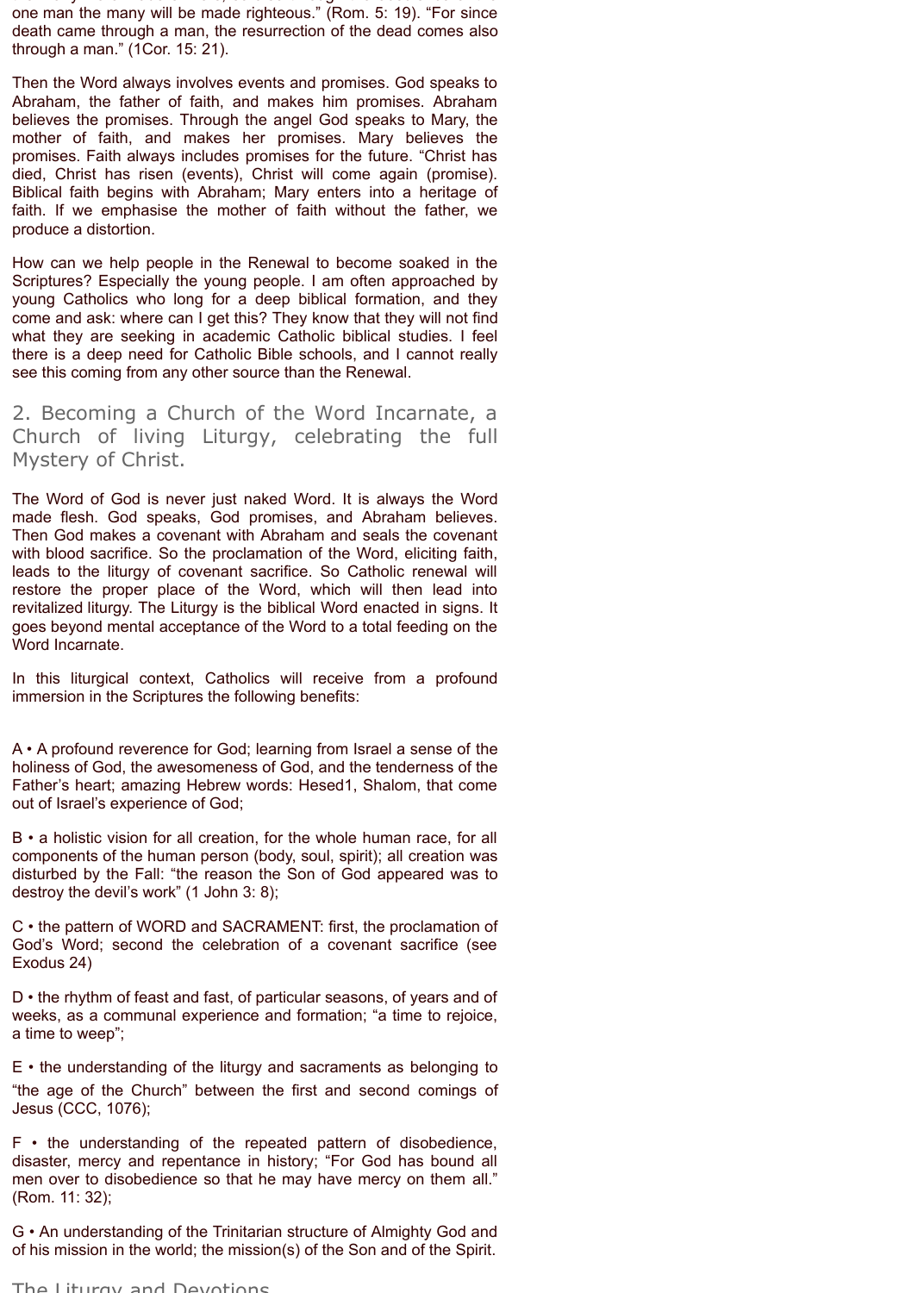## The Liturgy and Devotions

Historically, devotions grew up in the Catholic Church as a substitute for living liturgy (the Orthodox Church has no tradition of non or extraliturgical devotions). There is a big spiritual battle in the Catholic Church for liturgical renewal versus a reversion to "devotions". Authentic renewal in the Catholic Church will be strongly liturgical and will in this way be deeply biblical. The devotions are for the most part not strongly anchored in the Scriptures, tending to produce religious sentiment rather than to promote conversion. Liturgical pioneers such as Beauduin in Belgium and Parsch in Austria noted that devotions do not form character; they do not produce prophets. Devotions tend to become instruments for domestication, because they lack the prophetic thrust of the biblical Word.

I am not advocating the abolition of all devotions, which are in any case very varied in content, but noting that they do not have the formative renewing power of biblical liturgy. In any case, it is always foolish to abolish when there is no proper replacement. I am not arguing for a preoccupation with liturgy. I am urging a personal and corporate drawing from the whole biblical revelation that issues in an authentic celebration of the biblical sacramental signs by the whole people in real fellowship. I.e. Word become flesh today. A living liturgy forms the Church in the biblical vision, in the eschatological hope, and is profoundly transforming. The liturgy forms the Church, already pregnant with the Kingdom, emotionally, affectively, aesthetically, intellectually and culturally.

3. Becoming a humble Church, confessing our sin and acknowledging our weaknesses.

Renewal is impossible without profound cleansing. Often we want a renewal that will bring new life, new zip, but without any upset! No big challenge, no humbling. It is an illusion.

John Paul II's call for a Catholic confession of the sins of the past (1994) was truly a prophetic step with enormous implications for the future. He saw that without confession and repentance for the sins of the last millennium, they would be repeated in the next millennium.

The humbling of the Church is already happening in many places: especially through the shortage of vocations, through child abuse scandals, through loss of church power and influence. But we tend to be suffering these passively, without entering into God's spiritual dynamic. When the Church's liturgy was shaped in its beginnings, the Church took over and adapted the Jewish feasts of Passover and Pentecost (for obvious reasons). But the Church did not take over two other major Jewish observances: Yom Kippur (the Day of Atonement) and the Feast of Tabernacles (the feast of harvest completion). These two feasts say a lot, I think, about two of our greatest weaknesses as Church. The lack of corporate repentance, and the lack in Messianic hope.

Currently, we have no mechanism (like Yom Kippur) to confess our sins as Church. Because we do not have any mechanism to confess our sins as a people, we also seem unable to address the real spiritual situation of the Church openly and honestly. So while our bishops have learned many lessons about being more open as they handle the crisis of child abuse, there has not as far as I know been any liturgical celebration of a diocese humbling itself before God because of this scandal. In the same way, our bishops now seem to be becoming increasingly managers of church decline! They are in an unenviable situation! But does not the whole message of the Scriptures tell us that the only answer is for God's people to humble themselves before the Lord, to confess their sins, and to beg for the Lord's mercy?

4. The Renewal has to be ecumenical or it will be ..... domesticated, in effect nothing.